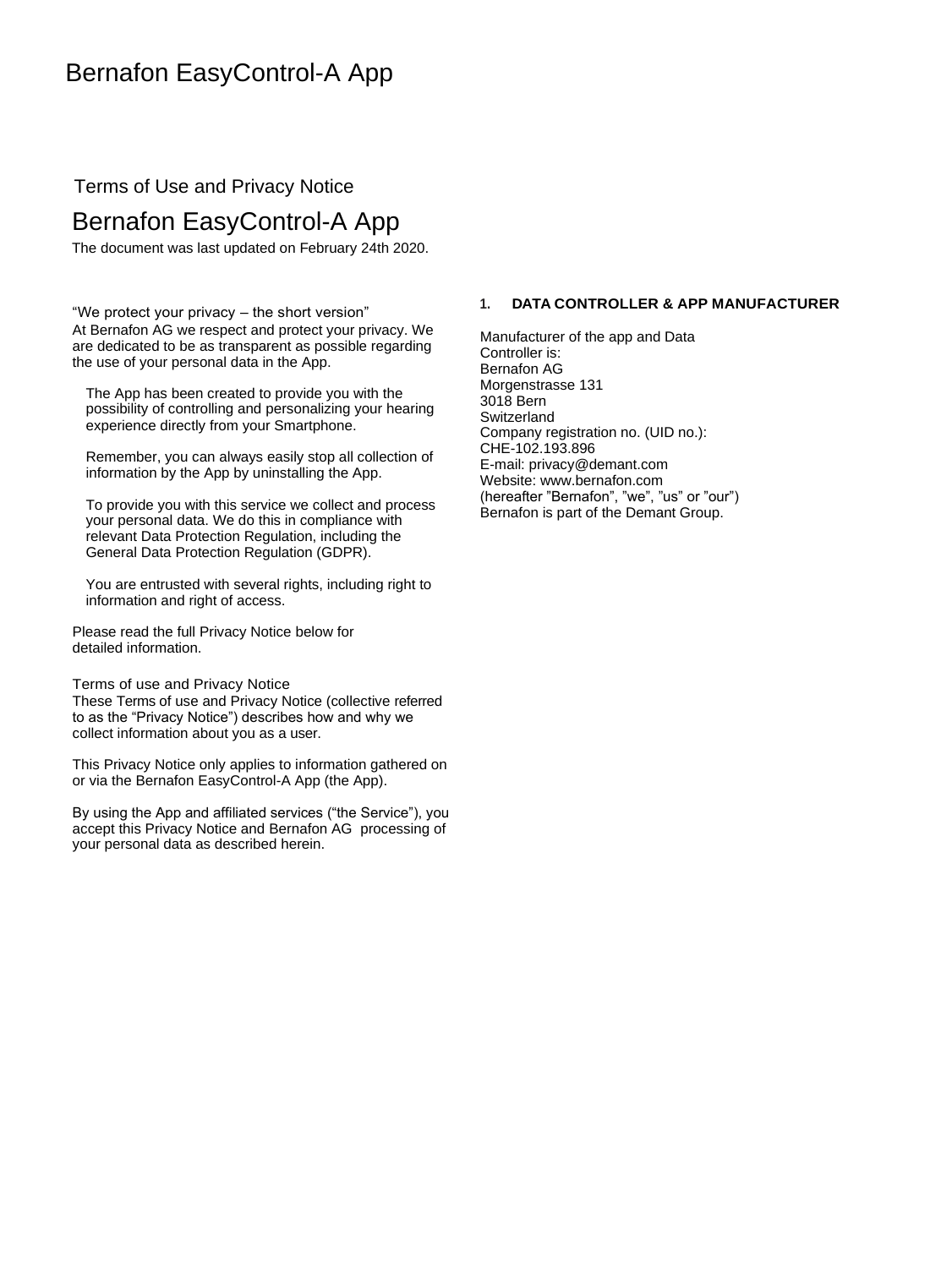# **2. TERMS OF USE**

#### 2.1 Purpose and functionalities This App has been created to provide you with the possibility of controlling and personalizing your hearing experience directly from your Smartphone.

The App also provides the following functionalities for personal preferences and customization:

Adjust volume of your hearing aids

Separate volume adjustment of streaming input

Select Hearing Instrument program(s)

Select Streaming source(s)

Locate geographical position of hearing aids

You can also create a separate account at Bernafon to allow the App to connect your hearing aids to your (optional) IFTTT channel.

Features and functionalities in the App may be added, changed and discontinued at the full discretion of Bernafon.

Please note: THE APP IS IN NO WAY TO BE CONSIDERED OR USED AS A REPLACEMENT FOR PROFESSIONAL MEDICAL ADVICE FROM YOUR HEARING HEALTH CARE PROFESSIONAL.

# 2.2 Right of use

Bernafon grants you a non-exclusive, non-transferable, revocable license to use the Services for your personal, non-commercial use and only on devices as permitted by the applicable platform terms and in accordance with this Privacy Notice. All other rights in the Services are reserved by Bernafon.

#### 2.3 Children's privacy

We do not knowingly collect, maintain, or use personal information from children under the age of 13.

# 2.4 Forfree and "As Is"

The App is made available for your use for free. The information contained in and functionalities available via the App is provided "as is" and Bernafon offers no warranties of merchantability or fitness for a particular purpose.

#### 2.5 Relevant devices

The App is designed to be used with Bernafon hearing aids. The App sends and receives signals from the hearing aids via selected mobile devices for which the App has been developed.

Notifications of application updates on your phone should not be disabled, and it is recommended that the user installs all updates to ensure that the App will function correctly and will be kept up to date.

The App must only be used with Bernafon devices for which it is intended. The App specifications will state device and/ or operating system requirements. We cannot guarantee that your specific device is able to download and run the App irrespective of fulfilling the general requirements stated. Such malfunctions may be caused by circumstances outside our control.

### 2.6 Limitation of Liability

We strive to keep the Service accessible 24/7. Yet the Service can be inaccessible in situations, which can be due to safety or maintenance reasons, unstable network connection, failure in communication links or hardware. We execute backups on a regular basis, but cannot guarantee that there will be no data loss.

To the fullest extent permitted by law, Bernafon shall not be liable for damages resulting from use of the App, including direct, indirect, incidental, consequential, punitive, specific or other damages, lost opportunities, lost profit or any other loss or damages of any kind.

### 2.7 Intellectual Property

The Bernafon name and logo, and other Bernafon trademarks, service marks, graphics and logos used in connection with the app are trademarks of Bernafon and may not be copied, imitated or used, in whole or in part, without the prior written permission of Bernafon or the applicable trademark holder.

The App and the content featured in the App may be protected by copyright, trademark, patent and other intellectual property and proprietary rights which are reserved to Bernafon.

#### 2.8 Breach of terms

In the event of your breach of these terms we will be entitled to terminate the use license immediately.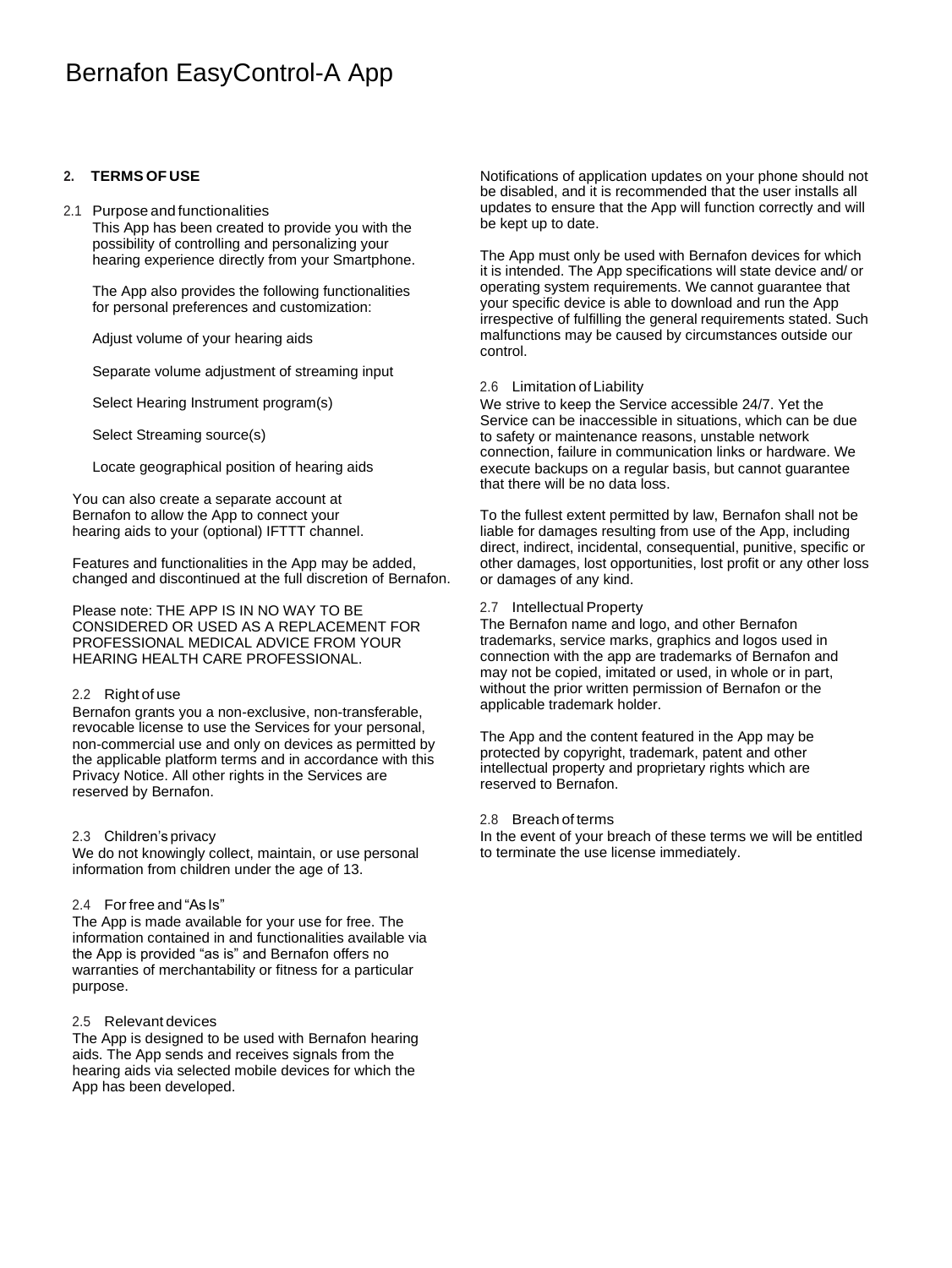# **DATA PRIVACY RELATED MATTERS**

# **3. OUR RESPONSIBILITY AS DATACONTROLLER**

3.1 Wetaketheprotectionofyourpersonal data seriously

We have adopted this Privacy Notice to inform you how we process your personal data. Bernafon is the data controller and we ensure that your personal data is processed in accordance with applicable legislation.

3.2 We ensure fair and transparent data processing When we ask to make your personal data available to us, we will inform you of the personal data we are processing and the purpose hereof. You will receive this information when your personal data is being collected.

# **4. PROCESSING OFPERSONAL DATA**

4.1 Use of the App without registration with Bernafon account

When you use the app, we may automatically collect general information. The information collected cannot be used to identify you as an individual, as we aggregate data across all the App users. The information is only used in aggregate form to tell us how the application features are used in general. This could be information about when the feature is typically activated and/or how extensively a feature is used.

#### 4.2 Use of the App with IFTTT.

To use the App with IFTTT, you need to create a Bernafon account. This account can be created in the App. Account registration requires you to submit your e-mail address and a password of your own choice.

By creating an account with Bernafon you also allow the system to send you relevant information – in the form of small notifications which can help you make the best of your hearing solution.

We may also register information if you contact us. Such information may be processed to accommodate the enquiry and will not be processed for other purposes.

We also collect the following types of information:

- Services in use and how they are being used. In practice this could be information about features that are used, how often they are used and for how long they are being used.
- Device type information.
- Generic device-specific information such as the type of mobile device and mobile operating system.
- Technical log information.

Based on your explicit consent given by you when you start using IFTTT, we may collect technical information and serial no. from your hearing instrument for the purpose of monitoring how your hearing instrument is performing. In case of technical malfunctions we collect a crash report from your hearing instrument.

### 4.2.1 IFTTT

The App can interact with the web-based service IFTTT that enables you to automate different actions and tasks by creating chains of simple conditional statements, called "Applets". By connecting various web services or apps, IFTTT allows you to use their functions as either triggers or actions to decide a certain outcome. When using IFTTT you define your hearing aid as such a trigger or an action and thereby control certain actions or tasks via your hearing aid system.

We will be able to determine the location of your hearing aids in connection with a service using IFTTT.

In order to use the IFTTT services in connection with the Bernafon EasyControl-A App, you must create an IFTTT account. Please note that your use of the IFTTT services and this account is governed by the terms and conditions of IFTTT Inc.

For more information on the IFTTT system, please see the IFTTT website.

We are not responsible for any use of information and/ or personal data transferred to IFTTT according to your choices and use of the Bernafon app in combination with the IFTTT services.

The transfer of personal data to IFTTT will imply transfer based on your consent to the country of establishment of IFTTT, which currently is the State of California, USA. The states' and federal data protection laws of USA are different than the data protection laws of the EU and may not provide data subjects with the same level of data protection nor rights.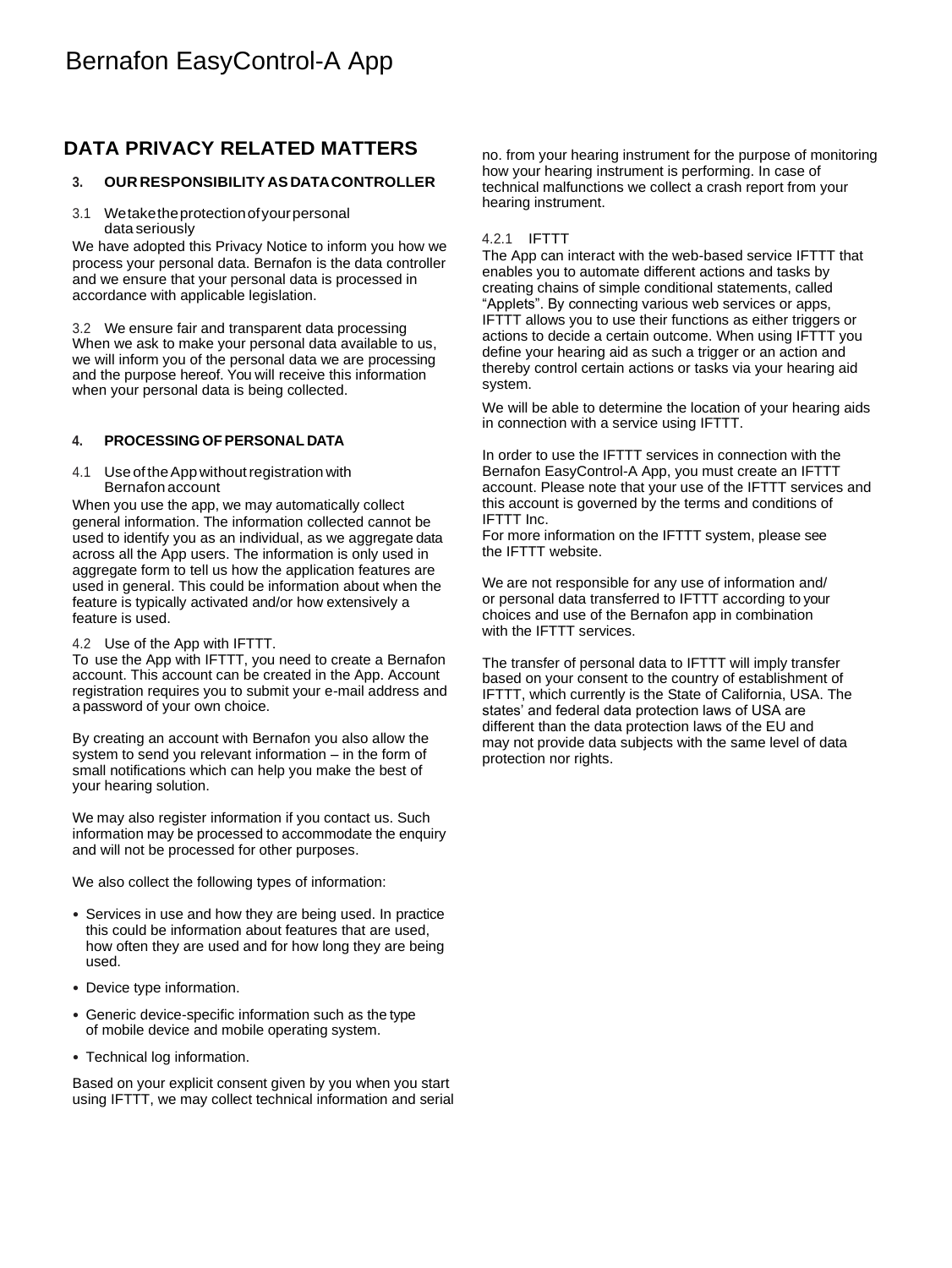#### 4.3 We collect and keep your personal data for specific purposes

We collect and use your personal data for specific and legitimate purposes, including:

To deliver the services via the App as described above

To improve our services and develop new ones based on both identifiable and aggregated/anonymised information

Administer your relation to us, including the sign-up process, enquiries and complaints.

When you sign up for our newsletters or other marketing communication, we use your contact information to send you relevant information and offers regarding our products and services, including invitations for participation in our user experience studies. We only use electronic methods such as e-mail and SMS messages, if you have given your explicit consent to this.

We only process personal data about you, which is relevant and sufficient for the purposes defined above. This means that we do not use your personal data more extensively than necessary for the specific purpose.

#### 4.4 Legal bases for processing

When you activate IFTTT, we ask for your explicit consent to collect and use your personal data. As the use of hearing aids may reflect health information, we will always require your explicit consent before processing sensitive personally identifiable information concerning to you.

Your consent will be our basis for processing personal data regarding you. Your consent is voluntary and you can withdraw your consent at any time by contacting us. Use the above stated contact information if you wish to withdraw your consent or want further information.

You can also easily stop all collection of information in the App by uninstalling the App. You may use the standard uninstall processes available as part of your mobile device or via the mobile application marketplace or network. Please note, that we are not automatically informed when you uninstall the App. Accordingly, we continue to process personal data concerning you until inactivity will result in deletion of inactive accounts, cf. section 4.7 below, or if you contact us and object to the processing.

If we process your information based on another legal basis, we will notify you of such legal basis when obligated to do so.

4.5 Disclosure of your personal data

We will not rent, sell or otherwise share or disclose your personal data, except as described herein or otherwise stated at the time the data is collected.

We may share your personal data with other companies within the Demant Group in order to deliver and improve our products and services and for research purposes. Please refer to the organizational chart in our latest annual report to see which companies are part of the Demant Group. You can find our latest annual report at [www.demant.com.](http://www.demant.com/)

We may also disclose your personal data, if the disclosure is warranted by law, court order or judicial act.

We may share non-identifiable information in aggregated form publicly and with companies, organizations or individuals outside of Bernafon or with our partners, i.e. publishers, advertisers or connected sites. For example, we may share non-identifiable information publicly to display trends about the general use of our applications.

Transfer to recipients outside the EU

If we transfer your personal data to a company in the Demant Group situated in a jurisdiction outside the EU, the EEA, or the European Commission-approved countries providing 'adequate' data protection, we will always ensure that adequate safeguards are taken to ensure data protection, e.g. by way of EU Commissions Standard Contractual Clauses.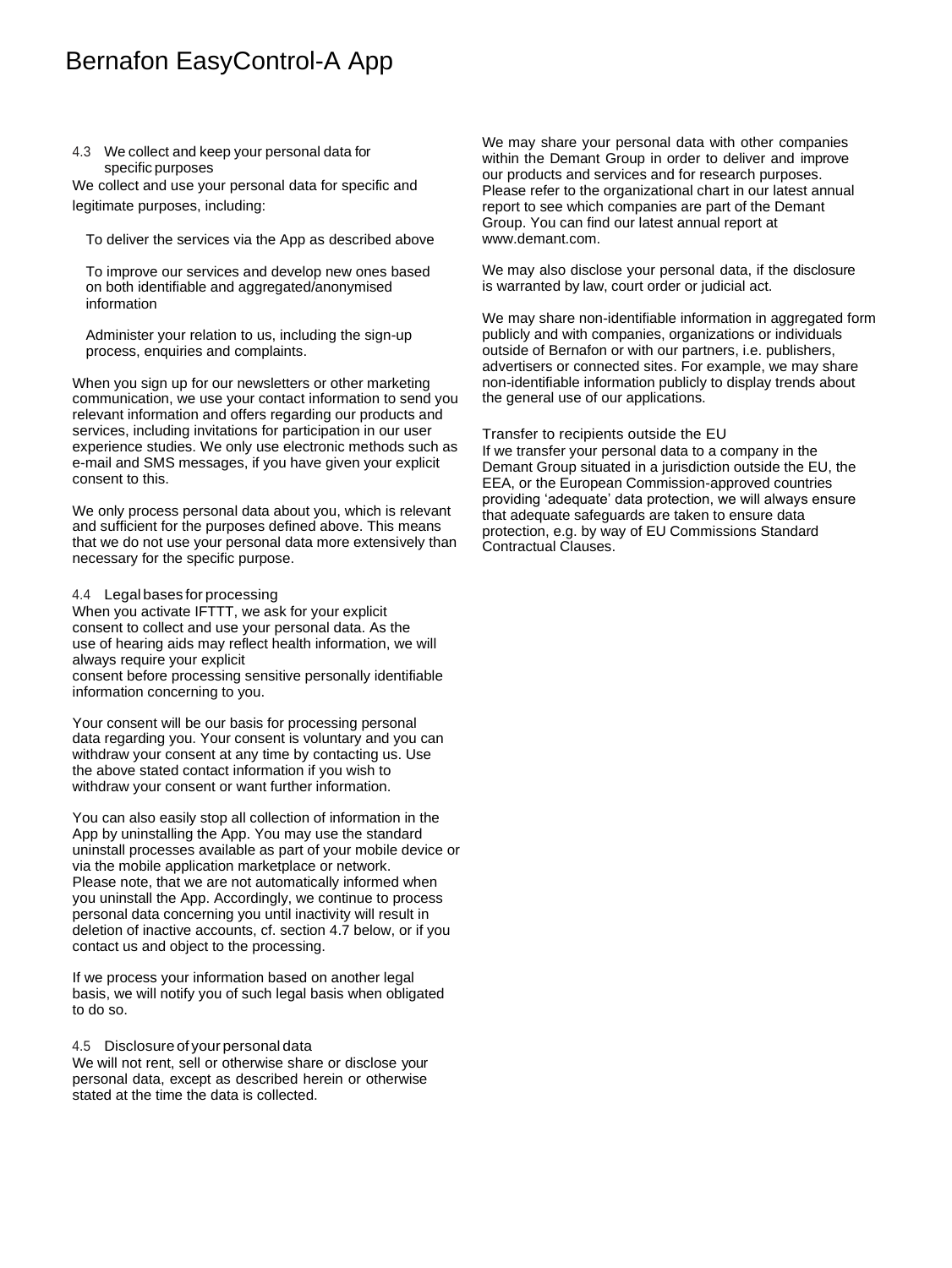#### Data processors

We may also share your personal data with service providers who perform services and functions related to the App on our behalf. Such service providers will not gain any right to process your data for any other purposes but to help us deliver the services to you.

We only use service providers that give sufficient guarantees to implement appropriate technical and organisational measures in such a manner that processing will meet the requirements of the relevant Data Protection laws including ensuring the protection of the rights of the data subject.

We use Microsoft's Azure platform operated by Microsoft Ireland Operations Ltd). We are only using data centres located in the EU; presently in the Netherlands. You can read more about the services and regulatory compliance here: [https://www.](http://www.microsoft.com/en-us/trustcenter/)mic[rosoft.com/en-us/trustcenter/](http://www.microsoft.com/en-us/trustcenter/) compliance.

#### 4.6 Wecontrol and update your personal data

We ensure that the personal data, we process about you is not incorrect or misleading. We also make sure to update your personal data continuously.

As our Service depends on your correct and updated personal data, we kindly ask you to inform us if there are any relevant changes regarding your personal data. You may use our contact information above to notify us of any changes.

#### 4.7 When do we delete your personal data

We will delete your data under the following conditions:

- If you withdraw your consent in the app.
- If you have not been actively using the app for 3 years.

We will store personal data that we are obliged to keep in accordance with applicable law.

#### 4.8 We protect your personal data

We protect your personal data against unintended loss or alteration of your data and against unauthorized disclosure of or access to your personal data.

If we experience a data breach, we will notify you as soon as possible, if the breach is likely to result in a high risk to your rights e.g. theft of ID, economic loss, discrimination of you, loss of reputation or other significant inconvenience.

### **5. YOUR RIGHTS AS DATAS UBJECT**

5.1 You have the right to access your personal data You have the right, at any time, to receive information about the personal data we are processing about you, where we have collected your data, and what we are using your data for. You also have the right to know how long we will keep your personal data, and who we share your data with.

You can request a copy of the personal data we process concerning you. Your access can be restricted to ensure other people's privacy protection, trade secrets and intellectual property rights. You also have the right to data portability.

If you want to exercise your rights, you can contact us at the contact points listed above.

5.2 Youhavetherighttohaveinaccuratepersonaldata corrected or deleted.

If you think the personal data we are processing about you is inaccurate, you have the right to request correction. You must contact us and inform us about the inaccuracies and how to rectify the information.

In some instances, we are obliged to delete your personal data. This might be the case if you withdraw your consent. If you are of the opinion that your personal data is no longer necessary in accordance to the purpose for which we collected them, you are entitled to request deletion of your data. You can also contact us if you believe your personal data is being processed contrary to applicable law or other legal obligations.

We will investigate if the conditions are fulfilled, when you make a request of having your personal data rectified or erased. If so, we will carry out the amendments or deletion as soon as possible.